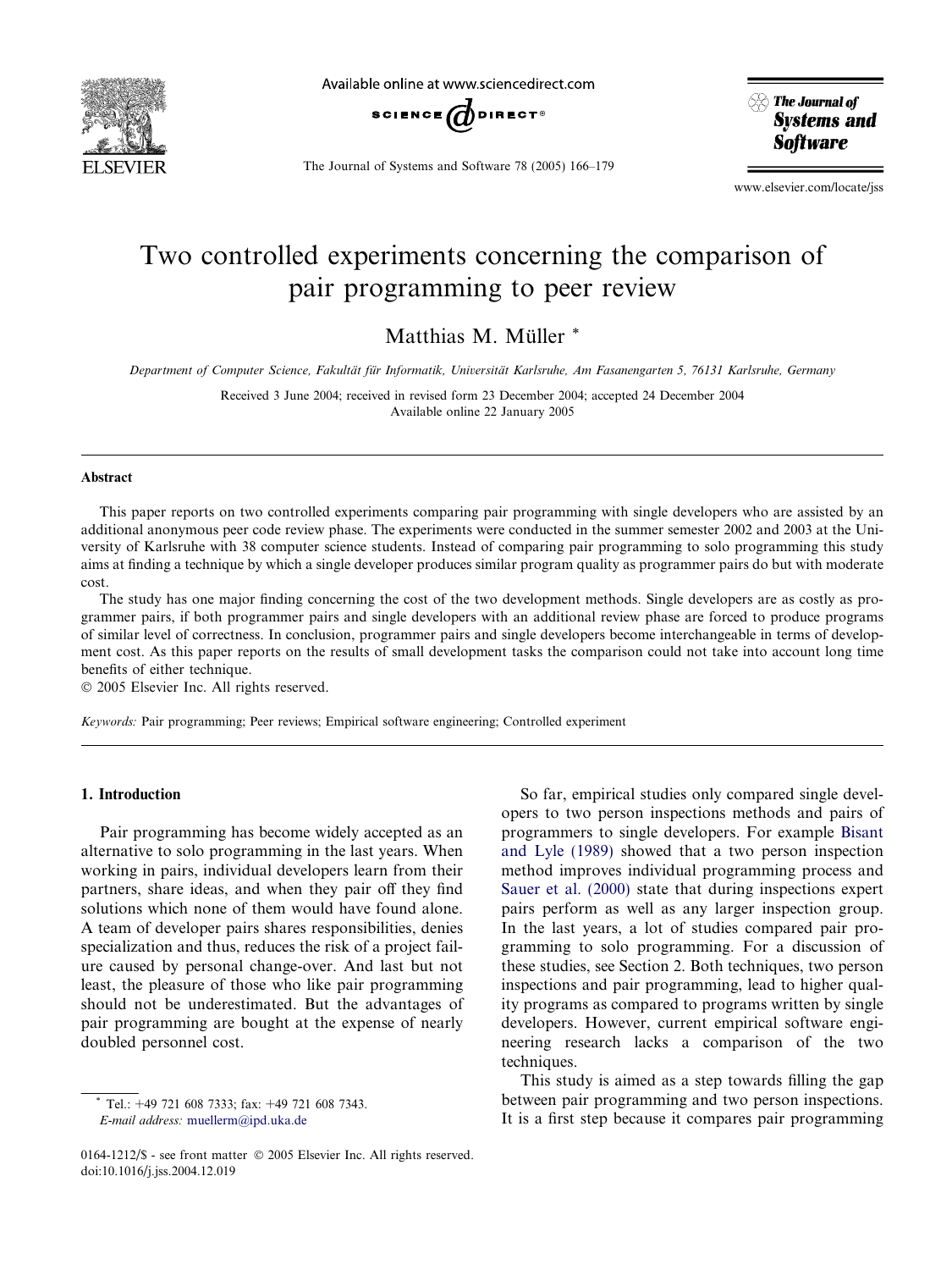to an informal code review process as opposed to the formal process of code inspections. The following techniques were compared:

Pair programming: Two persons sit in front of a workstation and work together on the same task. Both developers share ideas in order to obtain a solution to the actual programming task.

Review: A solo developer implements a solution to a problem and fixes all compilation errors. Then, he hands in his program for anonymous code review. After the review, he receives the program source together with a short description of the errors and finally starts testing.

The experiments took place in the summer semester 2002 and 2003 at the University of Karlsruhe. They are referred to as Exp02 and Exp03, respectively. Participants were 38 computer science students.

The result of the experiments is as follows. Programmer pairs are as cheap as single developers if both developer pairs and single programmers are forced to produce programs of similar correctness.

Müller (2003) presents first results of Exp02. This paper extends the results by a thorough analysis of the combined data sets of Exp02 and Exp03. Throughout the paper, the group of the single developers will be called the review group as well.

### 2. Related work

Three studies compared pair programming to solo programming.

[Williams et al. \(2000\)](#page-13-0) studied pair programming with 41 undergraduate students. The control group consisted of 13 students who performed the work individually. The pair programming group was made up of 28 students. The study lasted 6 weeks. During that time frame, all individuals and pairs completed four assignments. Concerning program correctness, the programs of the pairs passed more of the automated post development tests than the programs of the individuals did. This difference was significant with  $p \le 0.01$ . The data sample of the pairs also showed a smaller variability than the data sample of the individuals. The evaluation of the development cost showed that, after an initial adjustment period in which the pairs spent about 60% more programmer hours on the completion of the tasks, the working overhead of the pairs dropped down to 15%.

[Nosek \(1998\)](#page-13-0) studied 15 professional programmers, 5 individuals and 15 pairs, on a database consistency check. None of the subjects had worked on this kind of problem before. The time needed to complete the task was limited to 45 min. All pairs outperformed the individuals. Although the average time for completion was more than 12 min longer for individuals (41%), the difference was not statistically significant on the 5% level.

[Nawrocki and Wojciechowski \(2001\)](#page-13-0) studied 21 computer science students on the first four assignments of the Personal Software Process programming course ([Humphrey, 1995\)](#page-13-0). The students were divided into three groups: the first group applied the PSP-baseline process (time and defect logging), the second group used XP tailored to single programmers, and the third group used pair programming. Overall, the pair programming group was not faster than the other two groups. This result stands in contrast to the Williams et al. and the Nosek studies. The variability within the pair programming group was smaller than within the other two groups. This observation led to the conclusion that the pair programming process is more predictable.

[Tomayko \(2002\)](#page-13-0) compared the defect rates of programs of teams following Extreme Programming (XP) ([Beck, 1999](#page-13-0)) and the Team Software Process (TSP) ([Humphrey, 1999\)](#page-13-0). The XP team achieved a defect rate more than half as low as the defect rate of the TSP team (9.6–19.7 defects per thousand lines of code). The study compared development processes, thus, the reported effect cannot be subscribed to a single technique alone, for example pair programming or inspections.

[Williams and Kessler \(2000\)](#page-13-0) and [McDowell et al.](#page-13-0) [\(2002\)](#page-13-0) investigated the advantages of pair programming for educational purposes. Other studies evaluated the potential costs and benefits of pair programming ([Cock](#page-13-0)burn and Williams, 2000; Müller and Padberg, 2002; Padberg and Müller, 2003).

# 3. Methodological issue

Although [Williams et al. \(2000\),](#page-13-0) [Nosek \(1998\),](#page-13-0) and [Nawrocki and Wojciechowski \(2001\)](#page-13-0) conducted their studies to evaluate the advantage of pair programming over solo programming, the results of the first (and maybe also of the third  $\overline{1}$ ) study are inconclusive to some extent. The results depend not only on the development methods but also on programs' level of correctness because programs with different number of failures were compared. The programs' level of correctness differ because the assignments were considered completed as soon as the participants (pairs and individuals) claimed so. Thus, the produced programs naturally differ by the time needed for completion *and* by the correctness level because of the subjects' different attitude on when it is beneficial to stop testing and when not. It is methodologically questionable to compare these program versions. The only way out of this dilemma is to keep

<sup>&</sup>lt;sup>1</sup> The experimental settings are described too vague by [Nawrocki](#page-13-0) [and Wojciechowski \(2001\)](#page-13-0) as to get any reliable information on this topic.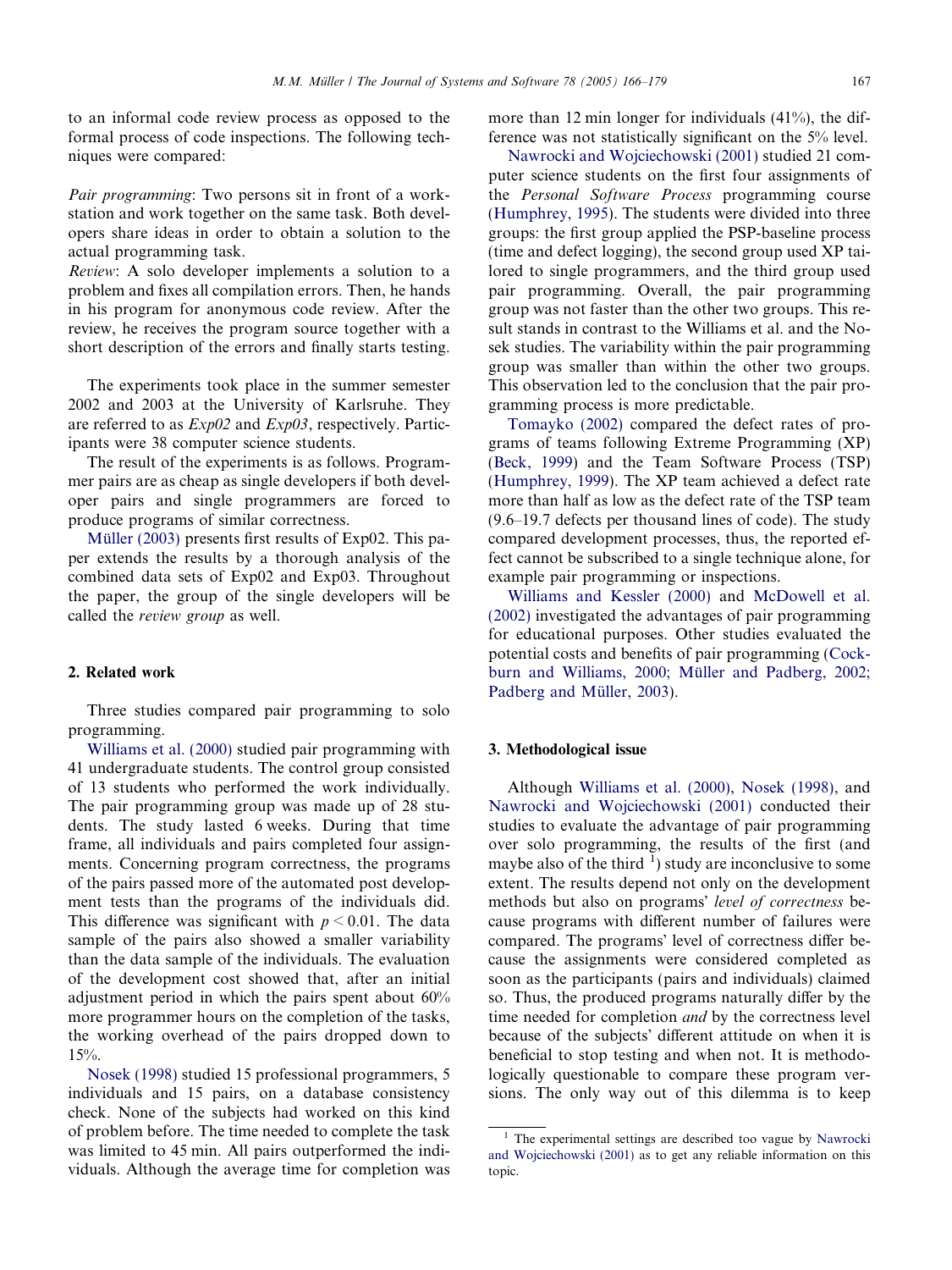either of the two variables fixed: time to completion or code correctness. For example, a valid comparison of two development methods should only consider program versions that were developed within a fixed period of time as it was done in the Nosek study, or those that achieve a certain level of correctness and to force rework if a program is below this level.

As the first approach (limiting the time) faces the problem of incomplete programs, this study implements the second approach by issuing an additional quality assurance phase at the end of the implementation process. This quality assurance phase ensures a comparable correctness of subjects' programs. Thus, the measured programming effort solely depends on the different implementation methods. However, in order to be consistent with previous studies this paper also presents the confounded results before the quality assurance phase.

### 4. The study

The two experiments had a counterbalanced design and were held at the University of Karlsruhe during the summer lectures 2002 and 2003, respectively. The experiments were part of an Extreme Programming  $(XP)$  course (Müller et al., 2004) which took place in the summer semester. The course consisted of four short sessions (introducing pair programming, test-first, refactoring, and the planning game) and a whole week of project work. The experiments were performed from May to June between the introductory sessions and the project week. Java was the programming language for both the experiments and the lab course.

# 4.1. Subjects

Students subscribed voluntarily to the course. They knew from the course announcement that they had to take part in an experiment in order to get their course certification. All subjects were computer science graduate students who were on average in their fourth year of study, see the leftmost plot in Fig. 1. The outlier on the lower part of the scale originates from an exchange student from Norway who reported only the time of study he spent in Karlsruhe. The outlier on the upper part of the scale represents a student who is also a developer in his own small software company.

The other three plots of Fig. 1 show subjects' overall programming experience in years, the Java programming experience in years, and the Java Programming experience in lines of code. An outlier at 270 000 lines of code Java programming experience is omitted for presentation purposes in the rightmost plot. The outlier refers to the previously mentioned student with his own software company. Although, his self reported numbers suggest high programming skills, he and his pair programming partner did not perform best in their group which led to the decision to not remove the data point from the analysis. However, his data as single programmer was removed because of the internal threat which is discussed in Section 4.4.1. As it is typical for student groups, subject's programming experience is wide spread: some participants were almost beginners while others have a programming experience similar to professional software developers.

Prior to the experiment, subjects were introduced to pair programming and reviews. Each course took about 1.5 h. Pair programming was taught by XP professionals with who the lab course was conducted. Reviews were presented by the author. The subjects were forced to use only these two development methods. The other techniques of XP were not part of this study.

# 4.2. Tasks

Due to the counterbalanced design of the experiments, the subjects solved two different tasks:

Polynomial: Find the zero positions of an arbitrary polynomial of third degree. The subjects had to implement the method findZeroPosition of a given class Polynomial.

Shuffle-Puzzle: Find the solution of a given shuffle-puzzle within a given number of moves and list the moves, if a solution exists. The subjects had to add a method findMoves to the basic class ShufflePuzzle.



Fig. 1. Students' year of study, overall programming experience in years, Java programming experience in years, and Java programming experience in lines of code.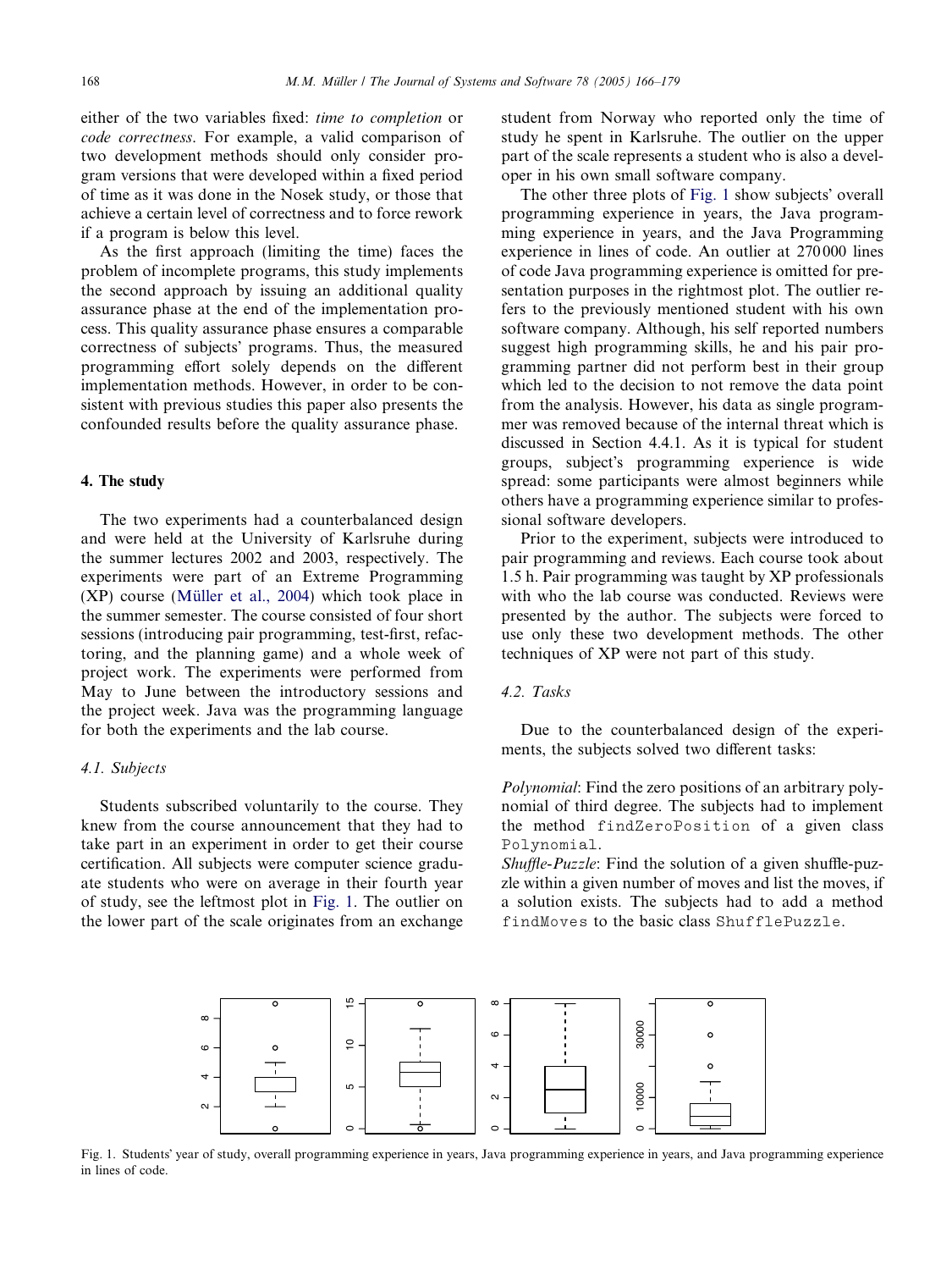<span id="page-3-0"></span>The classes Polynomial and ShufflePuzzle already contained constructors and methods for I/O to facilitate implementation and final testing.

The description of the task Polynomial contained a hint for a possible numeric solution to the problem. However, the students were not forced to use a special algorithm to solve the problem; they could use any algorithm which they considered suitable for the problem. As a special difficulty, the task required careful handling of the floating point arithmetic. For most students, solving the task involved implementing the suggested method as well as taking care of special cases. Solving the Shuffle-Puzzle task requires backtracking which the students knew how to use from their first computer-sciences courses.

### 4.3. Review technique

The usage of checklist based code reviews raises two questions:

- (1) Why were code reviews used instead of design reviews?
- (2) Why were checklists preferred to other reading techniques?

To use code reviews and not design reviews was motivated by the so far unstructured pair programming process which does not contain a separate design phase. We did not want to structure the process of the single developers as well. The single developers should use the development style they were accustomed to. Thus, the only phase constant over all development processes is coding. Consequently, we could not issue a design review because we did not know if each single developer performed a design. Another reason for the code review is the constant review performed by the programmer pairs. The motivation for code reviews is whether the effect of the constant code review done by the pair programming partner can be seen also by a distinct review done by a single person.

Why did we use checklists and not any other reading technique for the review? The usage of checklists stemmed mainly from the lack of empirical studies investigating the impact of a reading technique on the defect finding capabilities of code reviews. A lot of studies compared ad hoc, checklist, and scenario based reading techniques for requirements and design documents but the effect of a reading technique on code reviews is not as investigated. [Dunsmore et al. \(2003\)](#page-13-0) compared the effect of checklists, the use-case reading technique, and the abstraction-driven technique on object-oriented code reviews. In their study checklists perform in most cases as good as the other techniques. Checklists were also effective in the hands of less able subjects. [Laiten](#page-13-0)[berger and DeBaud \(1997\) and Laitenberger et al.](#page-13-0) [\(2001\)](#page-13-0) compared perspective based reading with checklists on C code. Their data suggests an advantage of perspective based reading as opposed to [Dunsmore et al.](#page-13-0) [\(2003\)](#page-13-0). As the effect of scenario based reading techniques on code reviews is yet not clearly understood, we decided to use checklists for the code reviews.

# 4.4. Experiment plan

This section presents the review and the pair programming procedures. The procedures consist of a Reading, an Implementation, and a Quality Assurance phase, see Fig. 2.

Reading was identical for both procedures. During Reading, subjects acquaint themselves with the description of the programming task. They were allowed but not forced to make any sort of comments or design notes but subjects were not allowed to code. Reading finished when subjects claimed to be done. Thereafter, subjects entered Implementation.

The following sections explain the subsequent experiment phases and discuss why the procedures were chosen as presented.

#### 4.4.1. Review procedure

The review procedure is outlined by the upper half of Fig. 2. Although the subjects worked on their own, they were paired off with their pair programming partner, though, anonymously. The solid and the dashed line in



Fig. 2. Procedure for the review and pair programming task.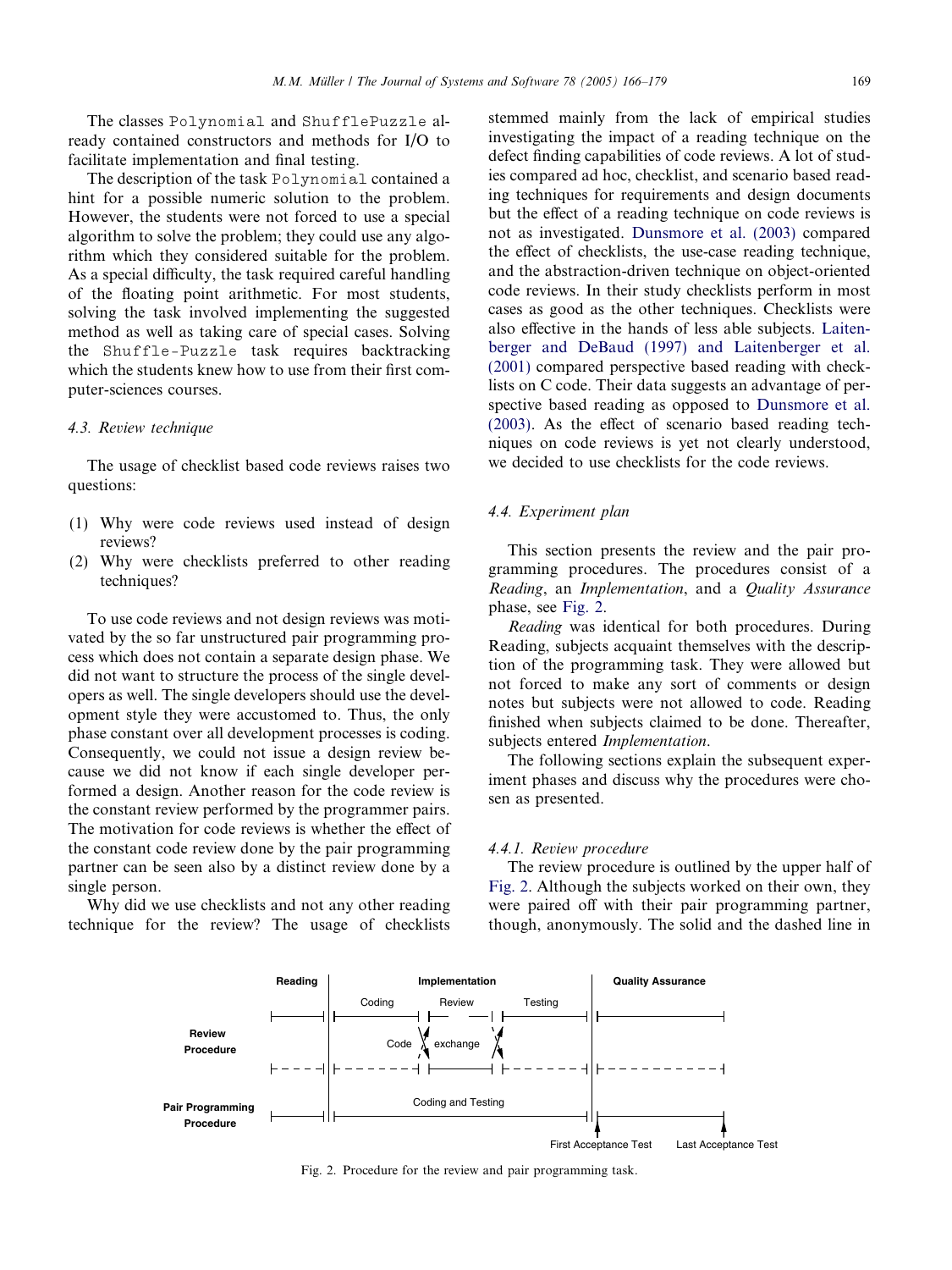[Fig. 2](#page-3-0) represent the work flow of the code for each of the two subjects, respectively.

The *Implementation* phase of the review procedure was split into Coding, Review, and Testing. During Coding, subjects had to implement the task until they thought they were done. The subjects could only compile but not execute their programs. This constraint was guaranteed by the experiment environment. After the two subjects finished Coding, they entered Review. The program was printed out on paper and handed out to the other subject. As the code review was anonymous, the author did not know who was reviewing his code and the reviewer did not know whose code he was reviewing.

The task of the reviewer was to find errors according to a checklist. Design flaws, violations of any sort of convention, and suggestions for a better solution were of no concern to the review. The review velocity was lower-bounded to at least 100 lines of code per hour. On completion of the review, subjects received the code and entered Testing. Now, the subjects were allowed to compile and execute their programs appropriately. Subjects left Testing when they claimed to be done.

At this point, they entered the *Quality Assurance* phase where their programs had to pass 95 out of 100 test cases of the acceptance test. If the programs did not reach the required 95% level, subjects received the output of the failed tests and had to fix the errors. The acceptance test and the subsequent rework repeated as long as the program passed less than 95 tests. Otherwise, the subjects concluded their work.

The presented review procedure was applied to Exp02. When following this procedure, three subjects admitted in the post-test questionnaire that they got hints for their own development from the foreign program, see Section 3.7 of Müller  $(2003)$ . To remove this threat in Exp03, only one of the two subjects, as opposed to both in Exp02, prepared the task while the other subject performed the review. The subject who was preparing the task was randomly selected. To obtain the modified experiment plan of Exp03 remove the dashed line in the review part of [Fig. 2.](#page-3-0)

### 4.4.2. Discussion of review procedure

The review procedure did not allow the subjects to execute the code before review took place. This might not seem intuitive because, normally, the code is executed and tested very carefully before it is reviewed. However, as motivated by [Humphrey \(1995, pp. 267–](#page-13-0) [268\),](#page-13-0) the author chose not to permit execution of the code before the review because of the following two reasons. First, reviewing code that has not been executed changes the attitude of the reviewers. They know that the program was not executed and tested and thus, it is worth a review. Second, the author of the program might not want the reviewer to find any errors. Hence, he develops his program more carefully. Actually, one subject reported that he tried to developed his program more understandable because of the subsequent review.

The reviews were anonymous because the reviewer's attitude towards the program should not have been influenced by his knowledge of who was the author of the program. However, the drawback of an anonymous review is that in the case of problems concerning the review the author cannot ask the reviewer for clarification. This problem is a threat to the internal validity of the experiments which is discussed in more detail in Section 7.1.

The lower bound for the review time of 100 lines of code per hour is based on figures shown by [Gilb and](#page-13-0) [Graham \(1993, p. 154\)](#page-13-0). They suggest a review speed of one page (non-commentary, 600 words) per hour. Their checking rate is due to cross checking against several documents: rule sets, checklists, role checklists, and source documents. As both tasks and their specifications are rather small, doubling the review speed seemed reasonable.

The main incentive of the quality assurance phase was to ensure high and similar level of correctness of developed programs, such that the programming effort depends only on one independent variable: the method used for implementation (review or pair programming). The individual attitude to testing or program correctness which differs from pair to pair and developer to developer is factored out. Thus, the comparison of both methods bases solely on the effort imposed on a development task and not on subjective decisions. However, the exit criterion of the quality assurance phase still leaves some room for variation in correctness. But this variation is expected to be too small to be statistically detectable.

The acceptance test used during the quality assurance phase consisted of 100 test cases. As 100 tests are rather few, the aim of the test was to provide almost instant feedback on the correctness of the program. If a larger test had been used instead, a subject would have been waiting for hours for the test results in the worst case. Thus, the delay incurred by a large test would have been an unacceptable disruption of subjects' work flow.

The output of the acceptance test was logged by the experiment environment. Although the results from the acceptance tests were available for analysis, the data was not used for evaluation purposes. The results of a separate final test, the so called *large test*, were used instead. The *large test* was executed after the experiment. It is described in Section 4.7.1.

#### 4.4.3. Pair programming procedure

The pair programming procedure was straight forward. During Implementation, the pairs were allowed to compile and execute their programs from the very beginning. They worked on the programs until they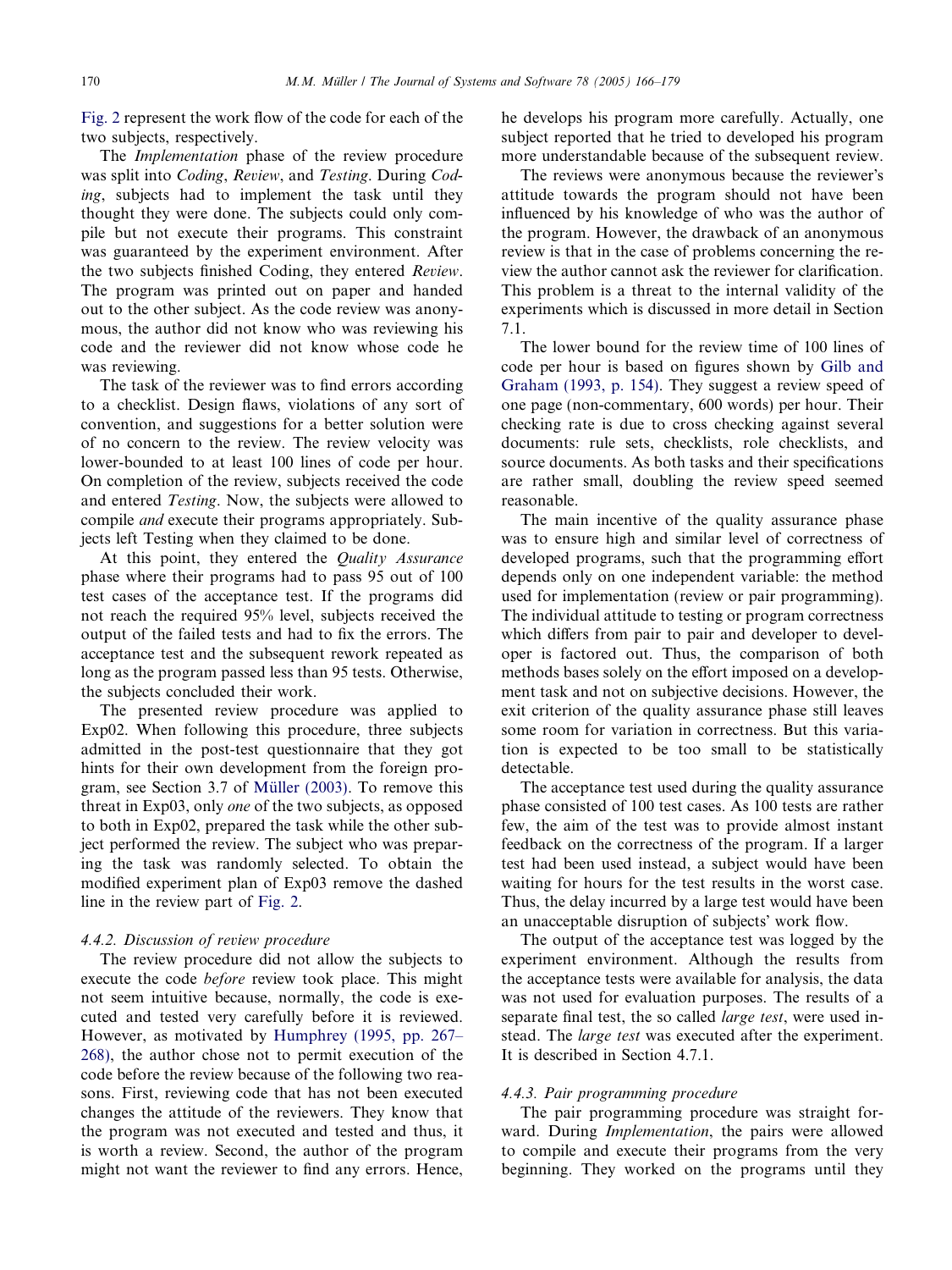<span id="page-5-0"></span>claimed to be done. Then, they entered the Quality Assurance phase which also iterated between executing the acceptance test and rework. And again, the exit criterion was to pass at least 95 out of the 100 test cases of the acceptance test.

The pair programming procedure was the same in Exp02 and Exp03.

### 4.4.4. Realization of experiments

The pair programming procedure could be done in one session, while the review procedure involved at least two different sessions: one for coding and another one for review, testing, and quality assurance. For each session and each task, both the pairs and single programmers made an appointment with the experimenter. If the task was not be finished in the first run, a subsequent appointment had to be made.

# 4.5. Issues on replication

Replication of the experiment was necessary because of two weaknesses of Exp02. First, replication increased the size of the data samples and therefore the possibility of revealing an effect. And second, the replication removes the previous mentioned threat that subjects could obtain hints from the review. According to the terminology on replications introduced by [Basili et al. \(1999, p.](#page-13-0) [469\),](#page-13-0) the second experiment is a replication that does not vary any research hypothesis. To be more precise, Exp03 is no strict replication, but rather a replication that varies the manner in which the experiment is run.

# 4.6. Group selection and size

Due to the counterbalanced design of the experiments, subjects had to solve two task, each with another method. Table 1 shows group characteristics of the four groups. Subjects in Group 1 solved the first task Shuffle-Puzzle with pair programming and the second task Polynomial with solo programming. The next three columns of Table 1 list the overall language independent programming experience in years as well as the Java programming experience in years and in lines of code.

Division of subjects into groups was done according to their overall programming experience measured in lines of code, not shown in Table 1. The measure was collected in the pre-test questionnaire where subjects had to mark one of the four categories: less than 3000, less than 10 000, less than 40 000, or more than 40 000 lines of code programming experience. Subjects' overall programming experience served as blocking factor for the division into experiment groups as we first arranged equally skilled subjects into the same group. The members of each group where then randomly assigned to the four experiment groups which have already been shown in Table 1.

To establish the partner relationship for pair programming within each group, the most skilled subject had to pair off with the lowest skilled subject, the second best skilled subject with the second lowest skilled subject, and so on. The Java specific experience could have been used as blocking level as well, but in the project weeks which took place after the experiments, it turned out that the overall experience represented the individual skill level better than the Java specific experience.

The aim of the division was to even out pairs' general experience level. The general experience level of a pair was obtained by calculating the mean of the individual experience levels of the two members of the pair. The individual experience level ranged between 1 for less than 3000 and 4 for more than 40 000 lines of code. [Fig. 3](#page-6-0) shows for each group the distribution of the pairs mean experience level.

Except for group 1 where each pair had an average experience level of 3 (see white bar in the column named 3), groups show some variability in pairs' mean experience level. For group 3 the variability is balanced at 3 while for group 4 and for group 2 the mean experience level is shifted towards the lower and the upper directions of the scale, respectively.

Most of the subjects had no experience in the techniques under study: 7 subjects admitted some experience in reviews; 7 subjects reported to have some experience with pair programming; and one subject had tried both reviews and pair programming prior to the experiment to some extend.

Table 1

Task order, mean programming experience, and available data points for each group ( $PP = pair programming$ ,  $Re = review$ ,  $Shu = sh$   $flh$ e-puzzle,  $Pol = polynomial$ 

| Group   | 1. Task | 2. Task | Prog.<br>Years | Java Exp. |       | Size  |       | Data pts.      |     |
|---------|---------|---------|----------------|-----------|-------|-------|-------|----------------|-----|
|         |         |         |                | Years     | LOC   | Exp02 | Exp03 | PP             | Rev |
|         | PP.Shu  | Re.Pol  | 7.6            | 3.4       | 29450 | h     | 4     |                |     |
| 2       | PP.Pol  | Re.Shu  | 6.3            | 2.1       | 3438  | 4     | 4     | $\overline{4}$ |     |
| 3       | Re.Shu  | PP.Pol  | 6.3            | 2.9       | 7550  | b.    | 4     |                |     |
| 4       | Re.Pol  | PP.Shu  | 6.5            | 2.5       | 9020  | 4     |       |                |     |
| Overall |         |         | 6.7            | 2.7       | 12834 | 20    | 18    | 19             | 23  |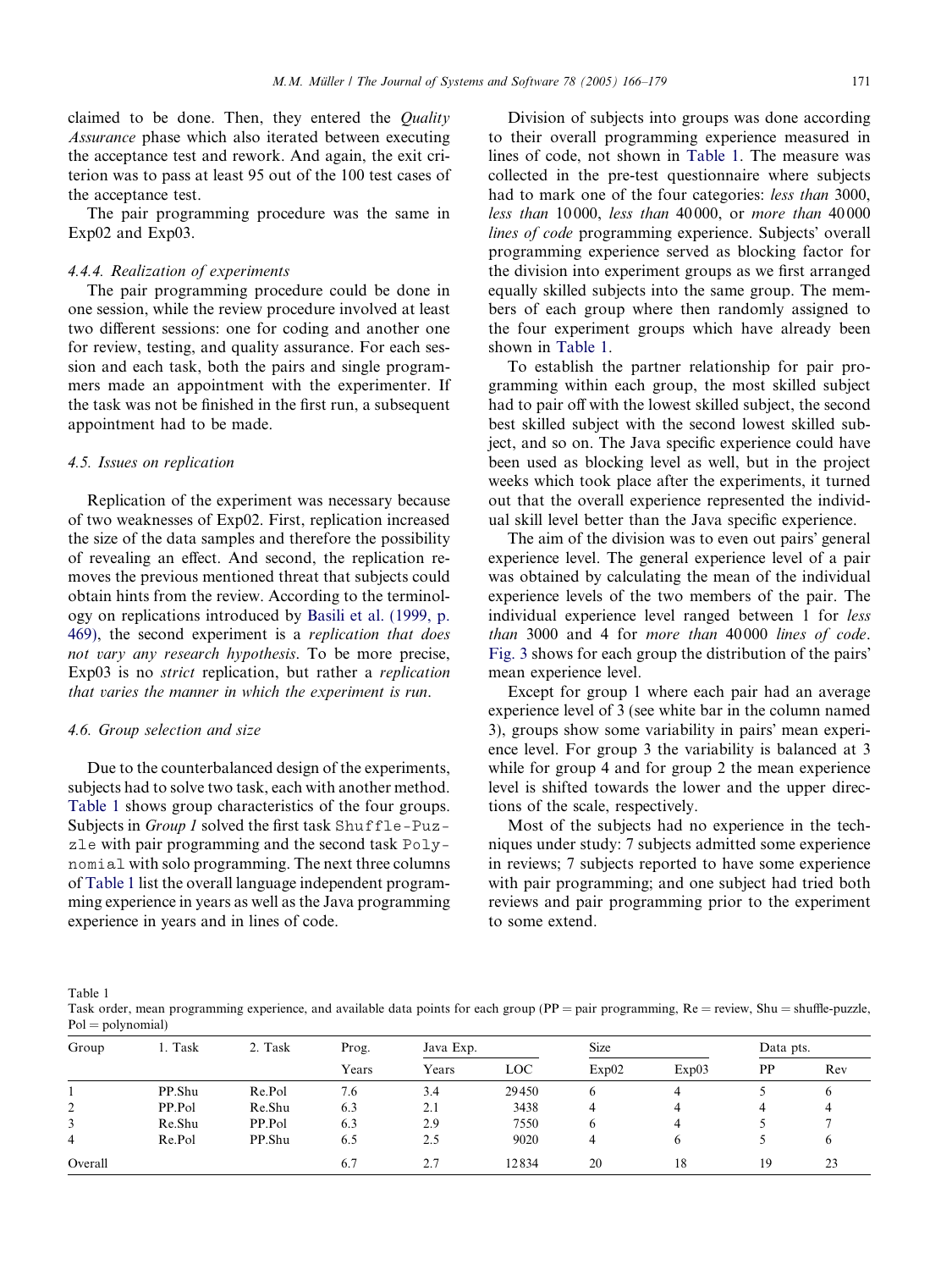<span id="page-6-0"></span>

Fig. 3. Group wise distribution of pairs' mean programming experience.

The last four columns of [Table 1](#page-5-0) list the group sizes and the number of data points. Due to the experiment design, each subject pair is supposed to contribute one pair programming data point as well as two review data points in the case of Exp02 and one review data point in the case of Exp03. However, three subjects did not finish the review task in Exp02. They belonged to the groups 2, 3, and 4, respectively. Additionally, two review data points of group 1 and one review data point of group 2 had to be deleted to avoid the previous discussed internal threat of Exp02. In Exp03 all data points could be used for analysis. Overall, there were 38 participants yielding 19 pair programming and 23 review datapoints.

# 4.7. Data

### 4.7.1. Correctness

For each task two tests were created: the large test and the acceptance test. The large test consisted of 700 000 test cases for the polynomial task and of 15 000 test cases for the shuffle-puzzle task.

The test cases for the large polynomial test were constructed by calculating the corresponding coefficients of a polynomial of third degree from randomly generated zero positions. The shuffle-puzzles of the large test were generated by shuffling a solved shuffle-puzzle by a number of moves. For each shuffle-puzzle test, the number of moves was generated randomly with an upper bound of allowed moves.

With the large tests we tried to simulate a usage scenario which lasts over a long time. For the polynomial task, we divided the polynomials into categories of one, two, and three zero positions. For each category, we created 100 000 test cases for integer and for floating point zero positions. A final fourth category contained all three types of polynomials with integer and floating point zero positions mixed. The usage scenario for the shuffle-puzzle test contained puzzles of an arbitrary size between  $2 \times 2$  and  $6 \times 6$ . The values for the x- and ydimensions could differ. We then shuffled a puzzle according to a randomly generated number of moves n. The number n ranged between 3 and 14 moves. The test itself contained a description of the puzzle, a number  $n'$  which indicated how deep the program should search for a solution, and whether a solution can be found within  $n'$  moves. We had three test categories: one where  $n' = n$ , one where  $n' = n - 1$ , and one where  $n' = n + 1$ . Each category contained 5000 test cases.

Each acceptance test consisted of 100 test cases which have been randomly selected from the appropriate large test. The test cases were selected once before the experiment and never changed afterwards. The acceptance tests did not only test implementations but also archived submitted Java files. In detail, the acceptance test stored the issued program version, executed the test cases, logged the results, and reported the results to the subject.

The correctness (Correct) of a program was measured for two different program versions: the program version after the implementation phase (Correct<sub>Imp</sub>) and the final program version (Correct<sub>Task</sub>) on exit of the quality assurance phase. The level of correctness of a program is defined as the fraction of the number of passed tests divided by the number of all tests:

$$
Correct = \frac{|\{passed tests\}|}{|\{all tests\}|}
$$

4.7.2. Cost

The cost of both methods  $(Cost<sup>Pair</sup>, Cost<sup>Rev</sup>)$  is compared for implementation (Imp), quality assurance (QA), and the whole task (Task). The cost is measured in man minutes. The cost is calculated using the following measures: time spent for reading the problem description  $(T_{\text{Read}})$ , the time spent for implementation  $(T_{\text{Imp}})$ , the review time  $(T_{\text{Rev}})$ , and the time spent for quality assurance  $(T<sub>OA</sub>)$ .

$$
\begin{aligned} &\text{Cost}^{\text{Pair}}_{\text{Imp}} = 2 \cdot (T_{\text{Read}} + T_{\text{Imp}})\\ &\text{Cost}^{\text{Rev}}_{\text{Imp}} = T_{\text{Read}} + T_{\text{Imp}} + T_{\text{Rev}}\\ &\text{Cost}^{\text{Pair}}_{\text{QA}} = 2 \cdot T_{\text{QA}}\\ &\text{Cost}^{\text{Rev}}_{\text{QA}} = T_{\text{QA}}\\ &\text{Cost}^{\text{Pair}}_{\text{Task}} = \text{Cost}^{\text{Pair}}_{\text{Imp}} + \text{Cost}^{\text{Pair}}_{\text{QA}}\\ &\text{Cost}^{\text{Rev}}_{\text{Task}} = \text{Cost}^{\text{Rev}}_{\text{Imp}} + \text{Cost}^{\text{Rev}}_{\text{QA}}\\ \end{aligned}
$$

The time for quality assurance consists of the rework time only and does not include the execution time of the acceptance test. The cost of the review does not account for any additional waiting time, for example the review synchronization overhead.

The data was gathered with the *pplog-mode*, a major mode for Emacs which supports logging of work-time and interrupts [\(PSP Resources Page, 2003\)](#page-13-0). Time logging was started and stopped by the experimenter.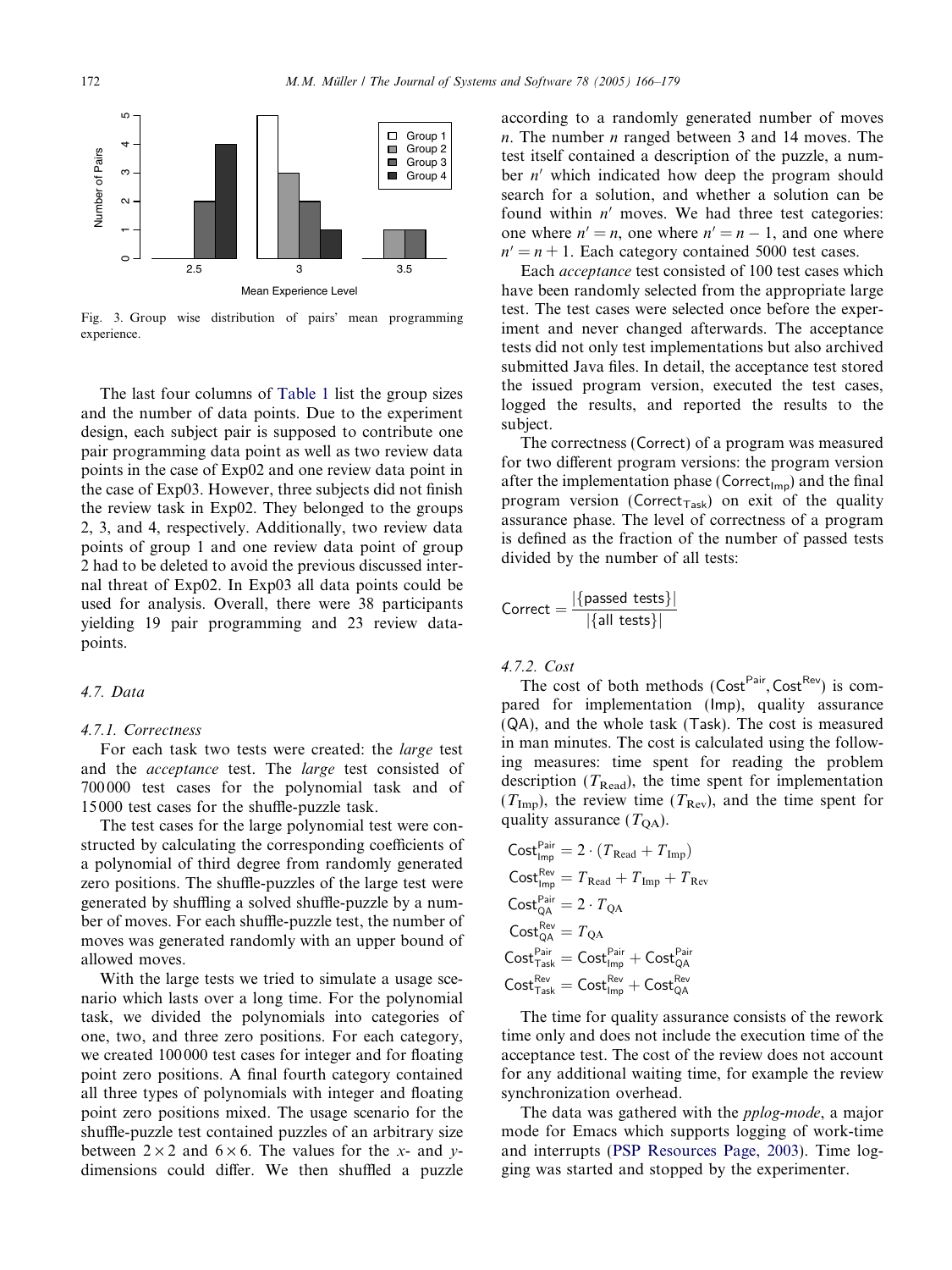## 4.8. Hypotheses

The experiments were designed to evaluate whether the average cost  $\mu$  to complete a programming assignment is the same for pairs and for single developers assisted by a separate peer review phase:

 $H_0$ :  $\mu$ (Pair Programming) =  $\mu$ (Review)  $H_{Alt}: \mu(Pair Programming) \neq \mu(Review).$ 

We consider the cost for the whole task and the implementation phase.

### 5. Evaluation plan

This section deals with several questions concerning the statistical evaluation of the data:

- Can the data sets of Exp02 and Exp03 be pooled together although the process of the review group was changed in the repetition?
- Complies the data with the requirements of the analysis of variance?
- What is the expected power of the statistical tests?
- To what extend can we trust the results?

# 5.1. Pooling of data sets

Data sets of both experiments are characterized by the combinations of the different levels of the treatment (pair programming and review) and block (shuffle-puzzle and polynomial). The combinations are shown by the two  $2 \times 2$  matrices on the left hand side of Fig. 4. To combine the appropriate data samples of both data sets, data samples must be taken from the same population. In our case, the review data samples originate from two different processes. Although the process modifications are rather small and possible differences in the data samples might depend on other not controllable factors such as the subjects' educational background we performed for each data set a two-sided Mann–Whitney test on the respective data samples. The Mann–Whitney test showed no difference on the

5% level for the Cost<sub>Task</sub>, Cost<sub>Imp</sub>, Correct<sub>Task</sub>, and Correct<sub>Imp</sub> data sets. The data samples of these data sets were pooled to form one data set for further evaluation.

The data samples of the Cost<sub>QA</sub> data set were not pooled because the Re.Pol data samples differ on a 4.6% level. As a consequence, the analysis of  $Cost_{OA}$ has to be done separately for each experiment.

Analysis of variance requires normally distributed data sets with homogeneous variances. The Shapiro– Wilk test was used to test for normality. Homogeneity was tested with the Bartlett-Test. Except  $Cost<sub>Task</sub>$ , every data set had a data sample where the normality test showed a difference on the 10% level. As the Bartlett test shows a difference in variances of the  $Cost<sub>Task</sub>$  data set on a 20% level, analysis of variance is only applied on the  $Cost<sub>Task</sub>$  data set. The remaining three data sets Cost<sub>Imp</sub>, Correct<sub>Task</sub>, and Correct<sub>Imp</sub> are evaluated using the Mann–Whitney test.

Analysis of variance was performed with the treatment level pair programming and review and the blocking level shuffle-puzzle and polynomial. All other statistical evaluations where done in an experiment wise manner. The Mann–Whitney test was used in these cases.

Significance was set to 5% for all tests.

# 5.2. Power analysis

The power of the analysis of variance is calculated according to [Cohen \(1988, p. 364\).](#page-13-0) The power for a large effect  $f = 0.4$  (medium effect  $f = 0.25$ ) is 70 (34) percent  $(n' = 20, u = 1)$ . From the alternative hypotheses perspective, we detect in seven out of ten replications of both experiments a difference between the review and the pair programming group, if there is any. The combination of both experiments has a good chance of revealing an effect, though, this effect has to be large.

The power of the Mann–Whitney test is calculated using the power of the t-test. The power of the two-sided t-test is  $71\%$ . The power of the t-test was calculated with R ([Ihaka and Gentleman, 1996](#page-13-0)) using two samples, the harmonic mean of both group sizes  $n = 20.8$ , an effect size of 0.8, and a significance level of  $\alpha = 0.05$ . If we



Fig. 4. Overview of evaluation process.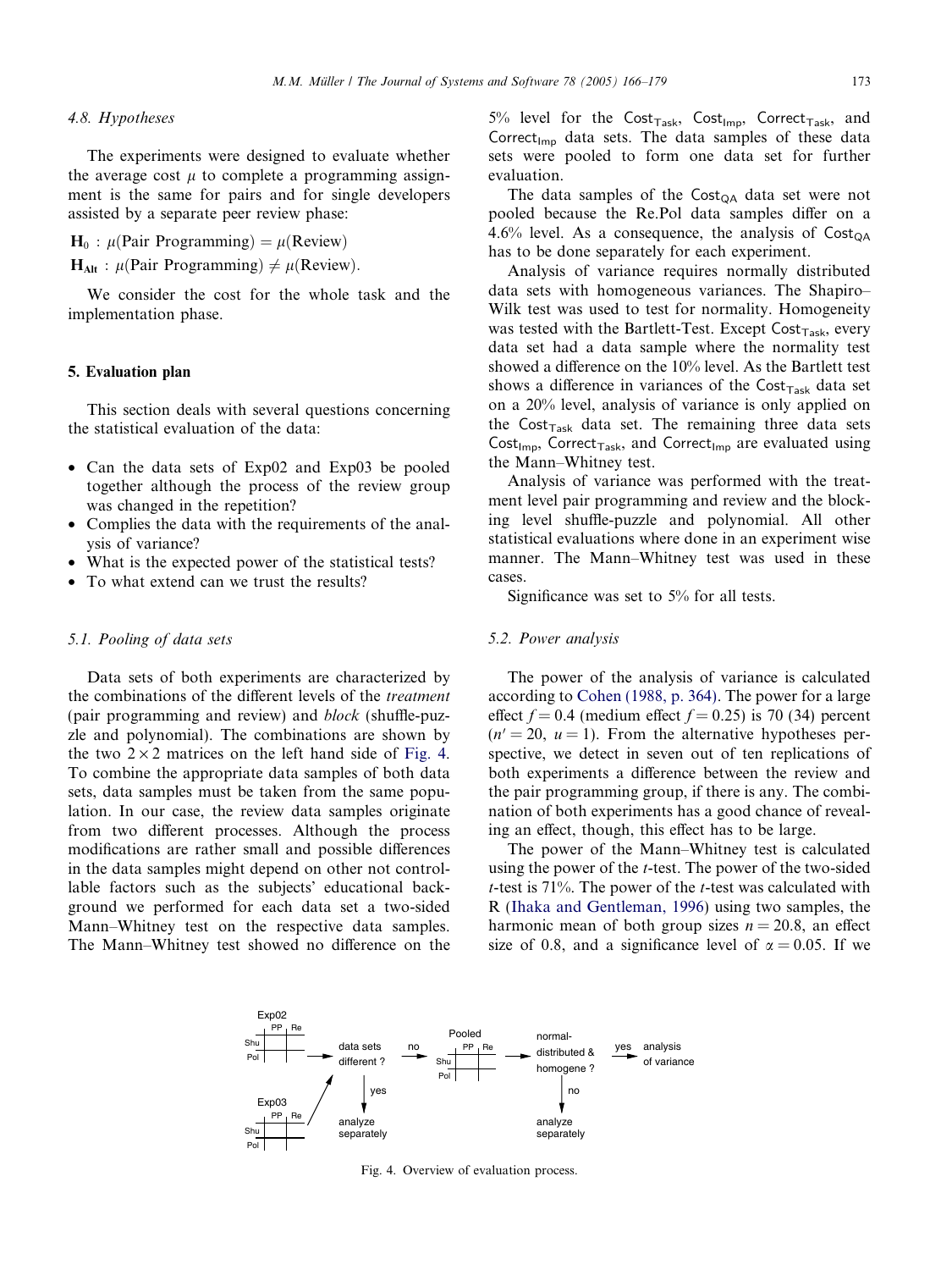had chosen the interesting effect size to be equal to 0.5, the power of the t-test would have been 35%. The power of the Mann–Whitney test is in the worst case 84.6% the power of the t-test, see [Hollander and Wolfe \(1999, p.](#page-13-0) [139\).](#page-13-0) In any case, if tests do not reveal a significant difference between data sets then there are two possibilities: either the effect is too small to be seen and therefore, our sample size is too small, or there is no effect to detect at all.

[Cohen \(1988\)](#page-13-0) suggests that a study should have at least a power of 80% in order to have a real chance to reveal an effect. According to his suggestion the power of 71% for the combination of both experiments is rather low. But as the course held in 2002 already exceeded the maximum number of 18 students by 2 we could not afford additional students.

# 5.3. Trustworthiness of the results

Evaluation plan of the experiments outlined in Section 5.1 is not intuitive and in most cases, the non-parametric Mann–Whitney test is used instead of the parametric t-test or analysis of variance. Thus, the statistical evaluation is rather conservative. Conservative means that the Mann–Whitney test may suggest to not reject a hypotheses although a parametric test would indicate a difference on a 5% level. This conservative evaluation has two consequences. First, a difference on a 5% level is not caused by a false use of a test. And second, if a test suggests to not reject a hypotheses, there is still the possibility of difference as the rather low power of the tests suggests.

# 6. Results

Results are shown with box plots. The boxes within a plot contain 50% of the data points. The lower (upper) border of the box marks the 25% (75%) quantile. The lower (upper) *t*-bar marks the most extreme data point which is no more than 1.5 times the length of the box away from the lower (upper) side of the box. Outliers from the above scheme are visualized with circles. The median is marked with a thin line. The M associated with the dashes on each side marks the mean value within a range of one standard deviation on each side. In tables, the abbreviations  $\bar{x}$ , s, and  $\tilde{x}$  are used for the mean, the standard deviation, and the median of the data samples, respectively.

# 6.1. Correctness

The aim of the quality assurance phase was to ensure high and similar program correctness. This section investigates whether this aim was achieved.

### 6.1.1. Correctness of final programs

The first three data columns of Table 2 and [Fig. 5](#page-9-0) present the correctness of the final programs measured with the large test.

First of all, all groups achieve a reasonable level of correctness. The mean values range between 93.3% for PP.Pol and 98.3% for Re.Shu with a standard deviation varying between 0.4 for PP.Shu and 3.2 for PP.Pol. The reason that data points fall below the 95% exit criteria of the quality assurance phase is that the results of the large test and not the acceptance test are shown. The differences in the PP and Re data sets shown in Table 2 are statistical negligible.

### 6.1.2. Correctness of programs after implementation

The three rightmost columns in Table 2 and [Fig. 6](#page-9-0) show program correctness after the implementation phase.

The achieved level of correctness is not as high as for the final programs. The mean values for the groups vary between 36.1 for Re.Shu and 59.6 for PP.Shu. The variability in the data sets is higher as well. The standard deviation ranges between 29.0 for Re.Pol and 35.6 for Re.Shu. The average level of correctness for programs developed by pairs is 29% higher than for programs developed by single programmers (54.8% versus 42.4%). Although there is a visible difference in location in the PP and Re data sets, the Mann–Whitney test does not indicate a difference on the 10% level.

### 6.1.3. Summary correctness

We note two results from the analysis of the correctness of the programs:

- (1) The quality assurance phase served its purpose: programs of both groups have high and similar level of correctness.
- (2) The pairs developed programs with an observable higher level of correctness.

The second result is statistical insignificant, though, it complies to the results reported by [Williams et al.](#page-13-0) [\(2000\)](#page-13-0).

Table 2 Correctness of programs

| Group     | $Correct$ <sub>Task</sub> |     |                 | $Correct_{\text{Imp}}$ |      |                 |  |
|-----------|---------------------------|-----|-----------------|------------------------|------|-----------------|--|
|           | $\overline{x}$            | S.  | $\widetilde{x}$ | $\overline{x}$         | S    | $\widetilde{x}$ |  |
| PP.Pol    | 93.3                      | 3.2 | 93.3            | 49.4                   | 35.0 | 50.5            |  |
| PP.Shu    | 99.7                      | 0.4 | 99.9            | 59.6                   | 30.9 | 53.1            |  |
| <b>PP</b> | 96.7                      | 3.9 | 99.2            | 54.8                   | 32.4 | 50.5            |  |
| Re.Pol    | 96.5                      | 2.1 | 96.4            | 48.7                   | 29.0 | 37.3            |  |
| Re.Shu    | 98.3                      | 3.1 | 99.7            | 36.1                   | 35.6 | 29.6            |  |
| Re        | 97.3                      | 2.7 | 98.0            | 42.4                   | 32.3 | 32.8            |  |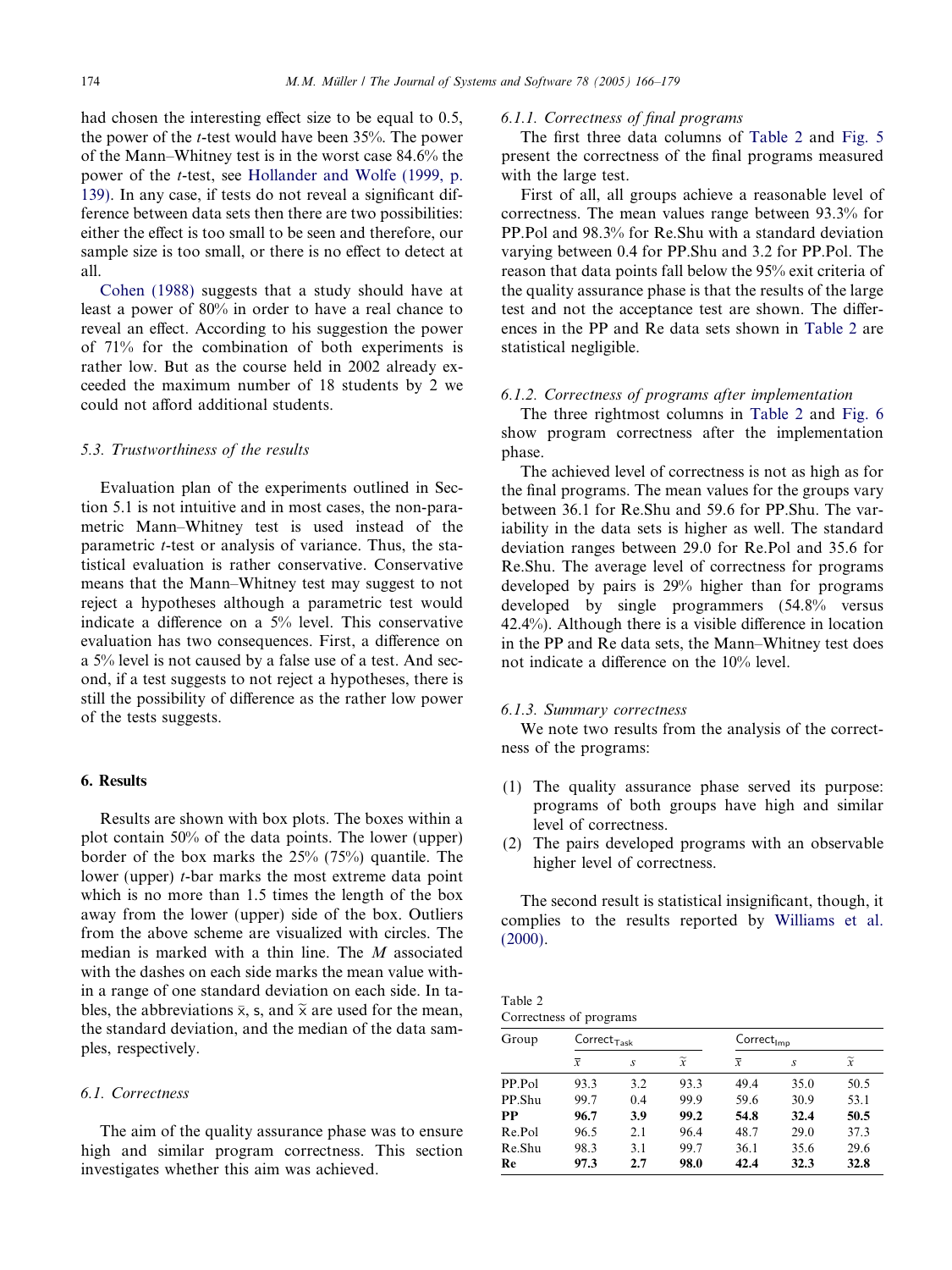<span id="page-9-0"></span>

Fig. 5. Correctness level for task  $Correct_{Task}$ .



Fig. 6. Correctness level after implementation  $\text{Correct}_{\text{Imp}}$ .

# 6.2. Cost

#### 6.2.1. Cost of whole task

The three left most data columns of Table 3 and Fig. 7 show the cost for the whole task.

The pair programming and review data sets lead to two observations. First, the average cost of the two pair programming groups ranges between the cost of the review groups. And second, either group solved the Polynomial task quicker than the Shuffle-Puzzle task. Combining the two pair and the two review data sets, pairs (mean of 546.6) are on average 7% more expensive than reviews (mean of 511.8). However, analysis of variance does not support this difference  $(p = 0.614)$ .

Table 3 Cost for whole task (Cost<sub>Task</sub>) and implementation phase (Cost<sub>Imp</sub>)

| Group     | $Cost$ <sub>Task</sub> |                  |                 | $Cost_{Imp}$ |       |                 |  |
|-----------|------------------------|------------------|-----------------|--------------|-------|-----------------|--|
|           | $\overline{x}$         | $\boldsymbol{S}$ | $\widetilde{x}$ | $\bar{x}$    | S     | $\widetilde{x}$ |  |
| PP Pol    | 521.1                  | 164.5            | 512             | 434.9        | 166.7 | 420             |  |
| PP.Shu    | 569.6                  | 213.8            | 516             | 444.0        | 125.8 | 395             |  |
| <b>PP</b> | 546.6                  | 188.4            | 512             | 439.7        | 142.4 | 400             |  |
| Re.Pol    | 427.9                  | 121.7            | 413             | 362.2        | 111.5 | 321             |  |
| Re.Shu    | 603.4                  | 327.7            | 529             | 418.7        | 175.1 | 446             |  |
| Re        | 511.8                  | 253.5            | 458             | 389.2        | 144.9 | 330             |  |



Fig. 7. Cost for whole task ( $Cost<sub>Task</sub>$ ).

### 6.2.2. Cost for implementation

The three right most data columns of Table 3 and Fig. 8 show the cost of the implementation phase.

On average, the review groups are cheaper than the pair programming groups and again, the Polynomial task was solved more quickly by either group. When the pair data sets and the review data sets are combined, the pairs (mean value of 439.7) are on average 13% more expensive than the single developers (mean value of 389.2). However, a p-value of 0.225 of the Mann–Whitney test does not support this difference.

# 6.2.3. Cost for quality assurance

[Table 4](#page-10-0) and [Fig. 9](#page-10-0) show the cost of the quality assurance phase for both experiments. The result of Exp03 is surprising: the review group is cheaper than the pair programming group, although the single developers had to make up for a lower level of correctness after the implementation phase. The data of Exp02 does not show this effect. In this case, the pairs are cheaper than the single developers. However, both differences are insignificant. Further studies are sought to study whether pairs or single developers are more productive during quality assurance.



Fig. 8. Cost for implementation ( $Cost_{Imp}$ ).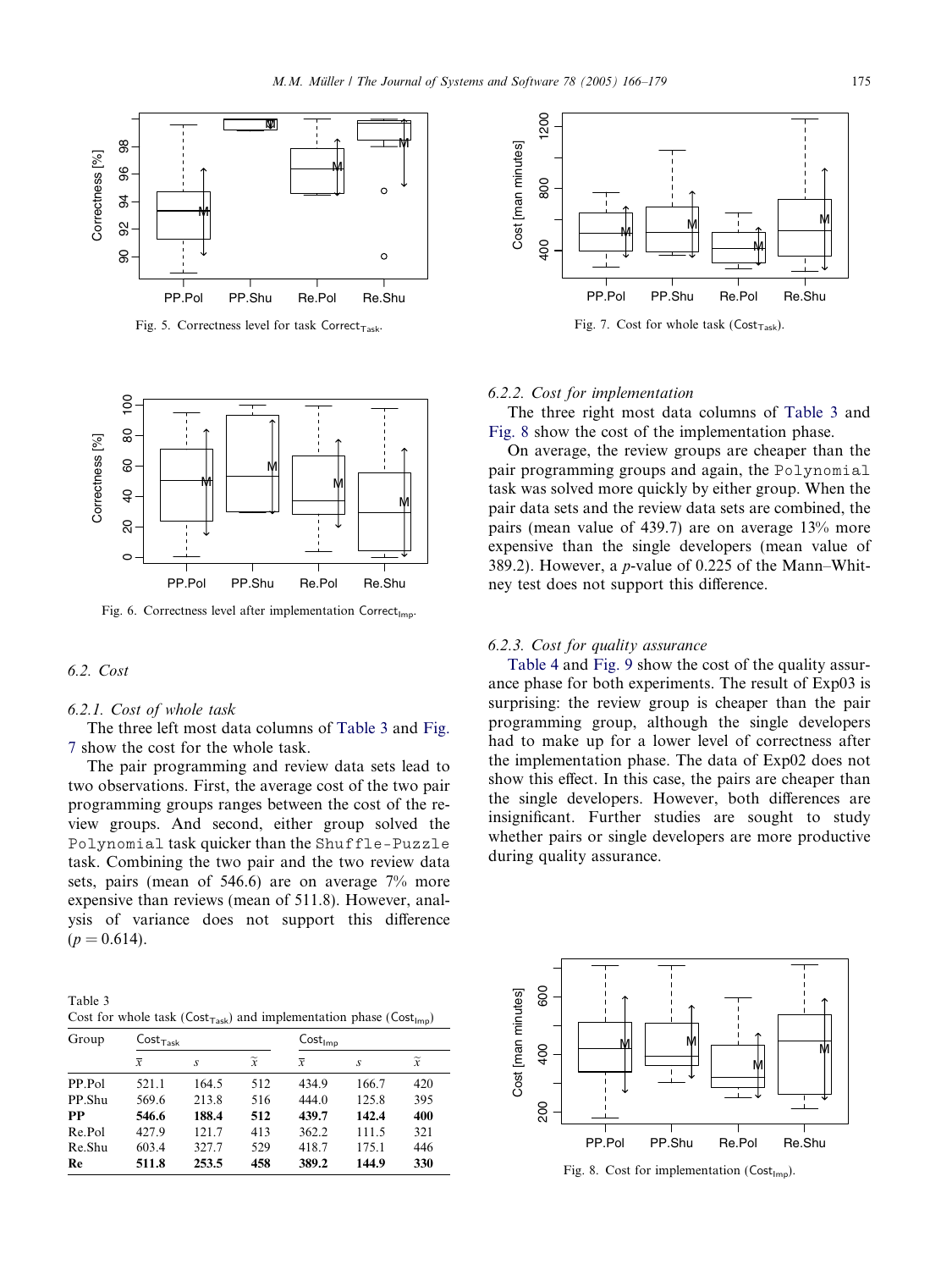<span id="page-10-0"></span>Table 4 Cost for quality assurance  $(Cost_{QA})$ 

| Group          | $\mathsf{Cost}_\mathsf{OA}$ |       |                 |  |  |  |
|----------------|-----------------------------|-------|-----------------|--|--|--|
|                | $\overline{x}$              | .S    | $\widetilde{x}$ |  |  |  |
| PP.Exp02       | 81.0                        | 98.9  | 31.0            |  |  |  |
| Re.Exp02       | 122.4                       | 152.7 | 73.5            |  |  |  |
| $PP$ . $Exp03$ | 135.8                       | 112.7 | 82.0            |  |  |  |
| Re.Exp03       | 122.9                       | 152.9 | 43.0            |  |  |  |





# 6.2.4. Summary cost

Results from the cost analysis:

- (1) If a similar level of program correctness is enforced, pairs cost as much as single developers with reviews do.
- (2) If a similar level of program correctness is of no concern, programmer pairs tend to develop programs with a higher level of correctness at slightly increased cost as compared to single developers with reviews.

The 13% cost increase of the pairs stated in the second result seems to comply to the 15% working overhead reported by [Williams et al. \(2000\)](#page-13-0). However, Williams et al. compared pair programming to solo programming while in this study the individual programmers are assisted by a separate review phase.

# 6.3. Sequence analysis

Sequence analysis aims at revealing effects that have their roots in the consecutive treatment of the two development tasks. The focus lies on the order of the assignments ignoring the specific method and the specific problem. The sequence analysis of Müller  $(2003)$  showed a learning effect from the first to the second assignment. Thus, it is essential to repeat the sequence analysis on the combined data sets of Exp02 and Exp03. All data sets of Table 5 show a general tendency, though, the Mann– Whitney test reveals no statistical significance on any data set.

Concerning correctness, there is a divergent picture. While the correctness level of the final programs de-

Table 5 Differences between first and second assignment averaged over groups and tasks

| Data set               |                | 1. Assignment |                 | 2. Assignment  |       |                 |  |
|------------------------|----------------|---------------|-----------------|----------------|-------|-----------------|--|
|                        | $\overline{x}$ | $\mathcal{S}$ | $\widetilde{x}$ | $\overline{x}$ | .s    | $\widetilde{x}$ |  |
| $Correct_{Task}$       | 97.9           | 2.5           | 99.4            | 96.1           | 3.9   | 96.9            |  |
| $Correct_{\text{Imp}}$ | 42.8           | 33.6          | 32.9            | 54.3           | 31 1  | 63.9            |  |
| Cost <sub>Task</sub>   | 579.8          | 230.0         | 536.0           | 470.1          | 208.8 | 414.0           |  |
| $Cost_{Imp}$           | 44944          | 135.7         | 450.5           | 371.0          | 145.5 | 348.0           |  |

creased from the first to the second assignment (mean value of 97.9 versus 96.1), the correctness of the intermediate programs after implementation increased (mean value of 42.8 versus 54.3). Although this effect could be seen also in Exp02 the reason for this counterintuitive behavior is unclear. Concerning development cost, there is a unique trend to cost reduction from the first to the second assignment. The average cost for the whole task and the implementation phase alone decreases.

In summary, even though the final level of correctness decreased from the first to the second assignment, all other measures indicate that subjects improved their programming skill during the experiment.

# 6.4. Additional results

The reviews lasted on average 63 min or about 12% of the development time of the single developers. The average size of reviewed programs was 124 lines of code and the average review speed was 118 lines of code per hour.

Final program sizes and number of acceptance tests are listed by Table 6 and shown by [Fig. 10](#page-11-0).

The programmer pairs wrote on average smaller programs and required on average less acceptance tests than the single developers. However, the review group has a smaller median for the program size than the pair programming group. The larger mean of the review group is caused by two programs of the Re.Shu group with 292 and 276 lines of code, see left plot of [Fig. 10.](#page-11-0) The reason for the three outliers in the two review groups for the number of required acceptance tests might be the lower inhibition threshold of the single developers. While in a pair situation the two partners must agree on the next acceptance test, a single programmer has

| Table 6                                                              |
|----------------------------------------------------------------------|
| Comparison of number of acceptance tests (AT) and final program size |
| in lines of code                                                     |

| $\mu$ $\mu$ $\mu$ $\sigma$ $\sigma$ $\sigma$<br>Data set | PP           |      |                  | Re  |      |     |
|----------------------------------------------------------|--------------|------|------------------|-----|------|-----|
|                                                          | $\mathbf{x}$ | .s   | $\boldsymbol{x}$ | x   |      | x   |
| Program size                                             | 144          | 35.8 | 144              | 160 | 48.8 | 140 |
| Number of ATs                                            | 3.3          | 19   | 30               | 49  | 49   | 3.0 |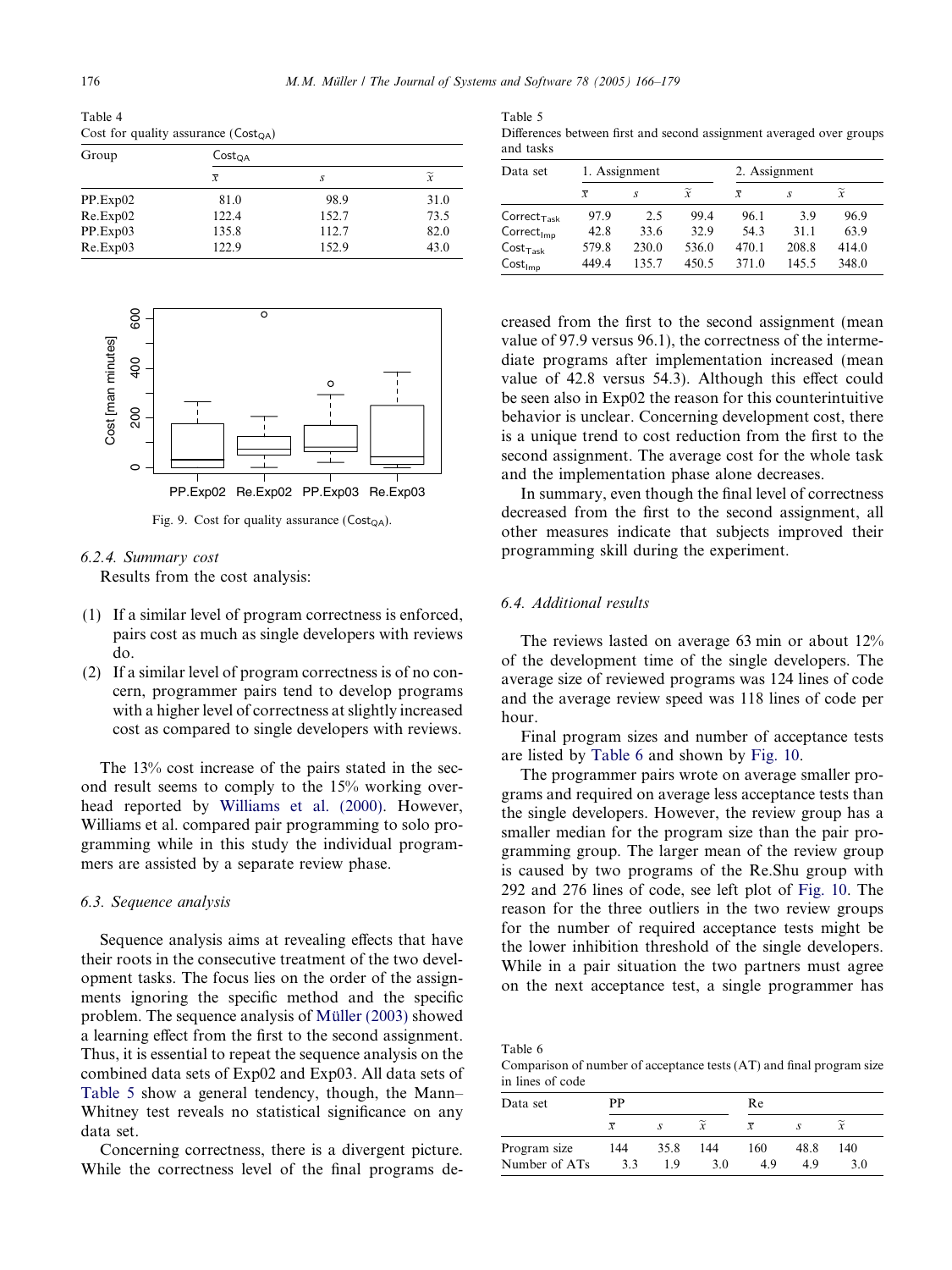<span id="page-11-0"></span>

Fig. 10. Program sizes in lines of code (left plot) and number of acceptance tests (right plot).

to salve only his own conscience. Thus, he asks earlier for the next test and has a smaller difference between program versions than the pairs. As a result, the single developer requires more acceptance tests.

In addition to the quantitative data analyzed so far, the remainder of this section evaluates subjects' opinion on pair programming and reviews. The post-test questionnaire asked for subjects' opinion on which method is considered more effective. Subjects had to answer three questions: how effective are reviews; how effective is pair programming; and what is considered more effective reviews or pair programming. Answers were given on a five point ordinary scale. The scale ranged from not at all  $(=1)$  to very effective  $(=5)$  for the first two questions. For the last question, the scale ranged from Review is better  $(=1)$  to Pair Programming is better  $(=5)$ . Fig. 11 shows histograms of the answers. Numbers in the middle of each plot indicate the given number of answers for each category.

The plots on the left and in the middle show that subjects are more committed to efficacy of pair programming than of reviews. The result is supported by the right shift of the answers for the third question, see right plot in Fig. 11. Only one subject believes in the higher efficacy of reviews as compared to pair programming. The tendency of answers in favor of pair programming is quite natural if subjects' preferences are taken into account. As it is pointed out in Section 7.2, all subjects subscribed voluntarily to an extreme programming course where they expect to program in pairs. Thus, their answers might base on their positive attitude towards pair programming and not on its real performance.

### 7. Threats to validity

### 7.1. Internal threats

Some perils threat the internal validity of both experiments. First, different persons teaching the lectures on pair programming (professionals) and reviews (the author) could cause differences in skill and motivation among the groups. An alternative approach would have been, that only one person would have taught both courses. However, the author judged the risk of skews in skill and motivation to be higher in the one teacher scenario than in the two teacher scenario. This judgement is due to the fact that subjects could have been biased by the teacher's assumptions if he had taught both topics instead of only one topic. Thus, it was quite reasonable to let each lecture be taught by another teacher.

The second threat concerns the possibility, that a subject did not apply the process it was told to follow. This threat can be ignored because the experimenter attended every programming session and forced the subjects to follow the process.

The anonymous review is another threat to validity because the author of a program could not ask the reviewer for clarification. As a matter of fact, one subject (subject 23) reported that he would have liked to ask the reviewer for clarification because of the meaningless descriptions of the defects. However, further study revealed that subject 23 was the second best subject in the Re.Pol group of Exp03. If the comments in the review of subject's 23 program had been more meaningful, he might have finished earlier. In that case, the



Fig. 11. Answers for ratings (from left to right): how effective are reviews; how effective is pair programming; what is more effective reviews or pair programming.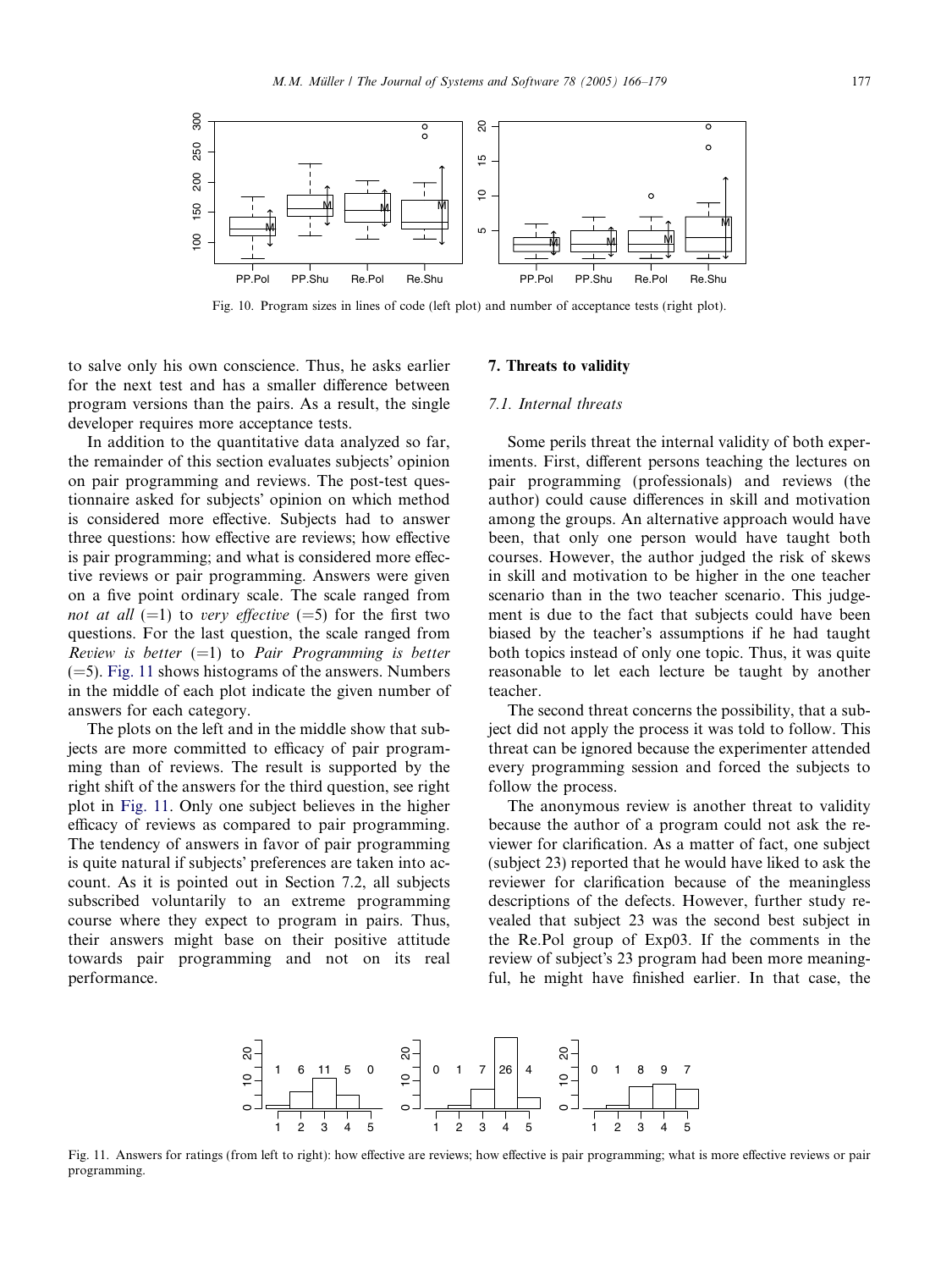evaluation would have shown a better result for the review group. Thus, we decided to not remove the data point from the analysis.

# 7.2. External threats

Several threats may have an impact on the generalizability of the study.

First of all, participants were students who subscribed voluntarily to an extreme programming lab course. Students take part in the course because they want to develop in pairs and probably, they prefer pair programming to reviews, as well. The tendency to favor pair programming over reviews might affect the results in such a way that the performance of pair programming as compared to reviews might be better than it is in practice. To eliminate this threat in further studies a more neutral group of subjects should be used.

Another threat concerns subjects' pair programming and review experience. This threat exists because the subjects did not meet before the pair programming task and because none of the subjects had performed reviews prior to the experiment to that extent that can be expected from a professional. The attempt to even out pairs' general experience level as described in Section 4.6 turned out to be another source of danger. We initially thought that the mean programming skill level of a pair is an indicator for the productivity of a pair. However, studies performed after the experiments show that the programming experience level does not contribute to a pairs productivity as much as we thought, see Müller and Padberg (2004). At our present experience, we should have assigned the pairs randomly.

Students' in most cases rather low programming experience is a threat as well. As a possible consequence of the low programming experience, Section 6.3 showed a learning effect from the first to the second assignment. This learning effect might have been avoided, if the experiments had been conducted *after* the programming lab course. However, this procedure would have meant that the experiments fell into the exams preparation phase which might have posed additional stress on the participants.

Usage of checklists for the code review is a threat as well. Checklists are a rather conservative choice. However, as the impact of other reading techniques on the error finding capabilities of code reviews are not yet understood in detail, usage of checklists seemed a reasonable choice. If other techniques are shown to be better than checklists, the presented experiments should be repeated to account for the improvement of the code reviews.

Other problems originate from the algorithmic structure of the polynomial and shuffle-puzzle task. First, both tasks are more complex but require less effort than every-day development tasks. And second, the short duration of the tasks as compared to every-day development tasks might favor solo programming because the strengths of pair programming might pay off only during longer development tasks.

Another peril originates from bundling the experiment with a lab course. The author is aware of the ethical issues that might arise with this approach (e.g. [Singer, 2002](#page-13-0)) but so far, we have gained positive experience with it. Our empirical research group is known among the students for its empirical studies and controlled experiments. Hence, the students know from previous experiment participants what to expect when subscribing for a bundle of lab course and experiment. The students are motivated and most of them are eager to hear the results of the study. And finally, the individual performance of a student in the experiment does not influence the decision whether he participated successfully in the course or not.

# 8. Conclusions

This paper presented two controlled experiments comparing pair programming to single programmers. The latter were assisted by a separate code review phase. The main contribution concerns the development cost associated with both techniques. Programmer pairs are as cheap as single developers if both developer pairs and single programmers are forced to produce programs of similar correctness. Thus, pair programming and solo programming become interchangeable. This result might imply a first management guideline for those who refrain from using pair programming but who are seeking for an (traditional) alternative. Another result takes programs of different level of correctness into account. In this case, programmer pairs produce programs with less failures at a higher expense as compared to single developers. Although this difference is visible in our data set, the result is not statistically significant. Possible reasons for the absence of statistical significance is that either there is no effect to detect or the effect is too small as that it can be detected with the used sample size.

However, there are open questions. What would have been the outcome of this comparison if professional programmer pairs and experienced reviewers had been used instead of students? The two groups might have performed better in terms of personnel cost. Other questions concern long term issues of the two development techniques. For example, what impact has the information flow during pair programming on the productivity and the skill level of the individual developers? And, is that information flow similar to the information flow of reviews or inspections? These questions can not be answered by one single study. Other studies have to be conducted to address these issues.